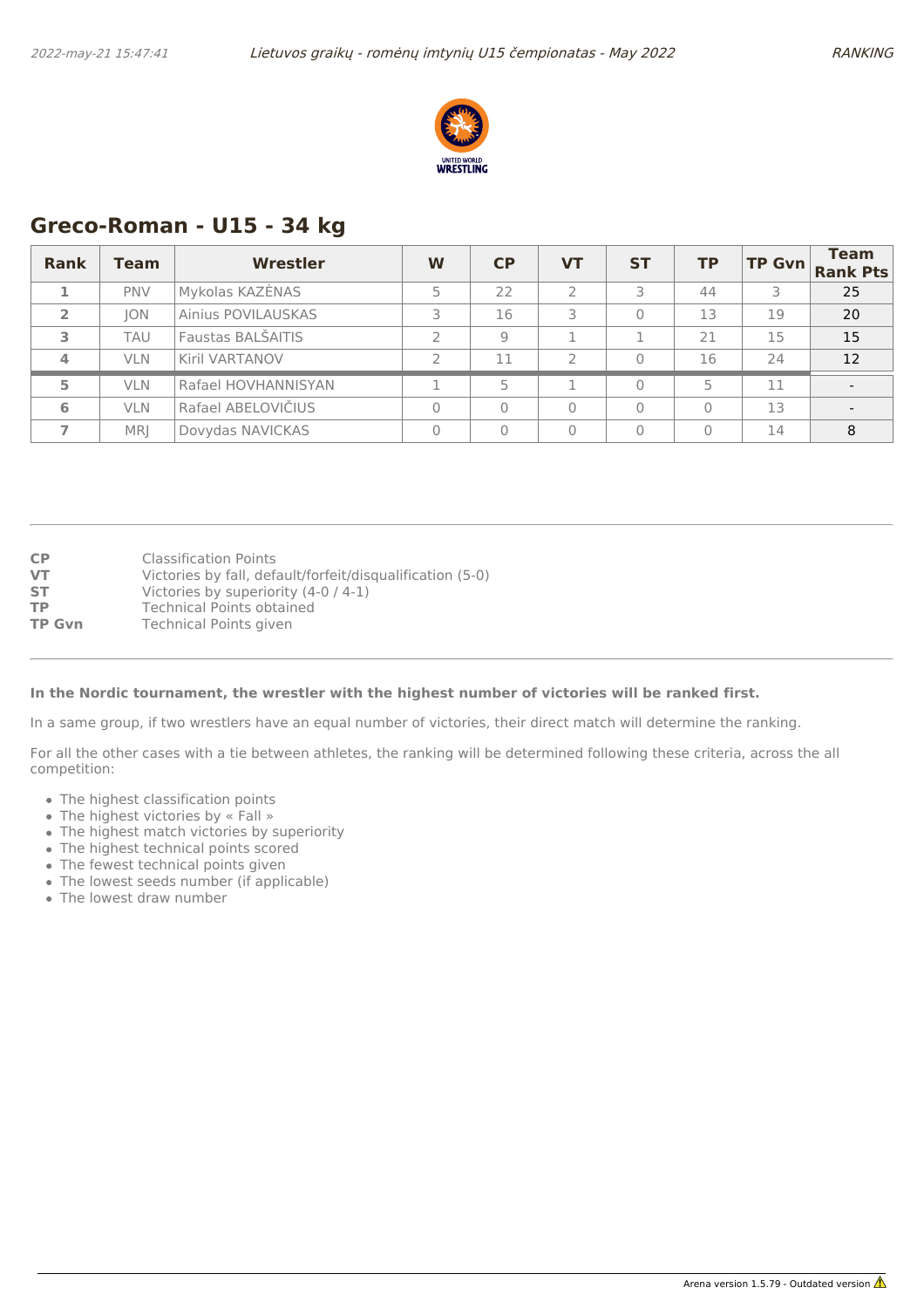

## **Greco-Roman - U15 - 38 kg**

| <b>Rank</b>    | <b>Team</b> | Wrestler                   | W | CP | <b>VT</b> | <b>ST</b> | <b>TP</b> | TP Gvn | <b>Team</b><br><b>Rank Pts</b> |
|----------------|-------------|----------------------------|---|----|-----------|-----------|-----------|--------|--------------------------------|
|                | <b>SLR</b>  | Rosvaldas JOKUBAUSKAS      |   | 19 |           |           | 25        | 4      | 25                             |
| $\overline{2}$ | <b>KAU</b>  | Milvidas MULERAVIČIUS      |   | 10 |           |           | 8         | 13     | 20                             |
| з              | <b>SLR</b>  | Domantas MERKELIS          |   | 13 |           |           | 29        | 6      |                                |
| 4              | <b>KLP</b>  | Edvardas VOLKOVAS          |   |    |           |           | 12        | 29     | 12                             |
| 5              | <b>MRI</b>  | <b>Rytis LIUDVIKAUSKAS</b> |   |    |           |           |           | 6      | 10                             |
| 6              | <b>KLP</b>  | <b>Vilius RASIUKAS</b>     |   |    |           |           |           | 16     |                                |

| <b>CP</b>     | Classification Points                                     |
|---------------|-----------------------------------------------------------|
| <b>VT</b>     | Victories by fall, default/forfeit/disqualification (5-0) |
| <b>ST</b>     | Victories by superiority (4-0 / 4-1)                      |
| <b>TP</b>     | Technical Points obtained                                 |
| <b>TP Gvn</b> | Technical Points given                                    |
|               |                                                           |

### **In the Nordic tournament, the wrestler with the highest number of victories will be ranked first.**

In a same group, if two wrestlers have an equal number of victories, their direct match will determine the ranking.

- The highest classification points
- The highest victories by « Fall »
- The highest match victories by superiority
- The highest technical points scored
- The fewest technical points given
- The lowest seeds number (if applicable)
- The lowest draw number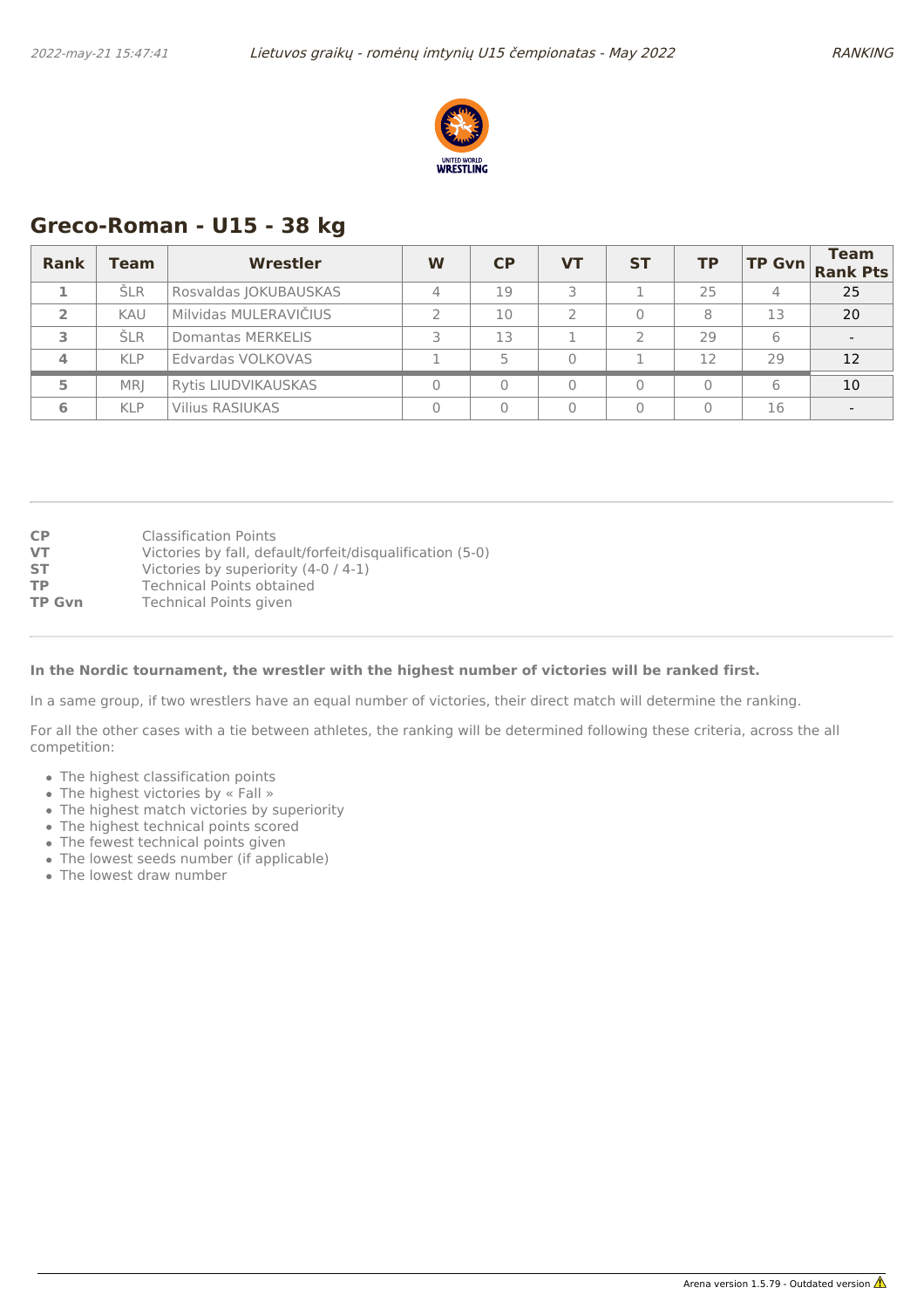

# **Greco-Roman - U15 - 41 kg**

| <b>Rank</b> | Team       | Wrestler            | W | $\mathsf{C}\mathsf{P}$ | <b>VT</b> | <b>ST</b> | <b>TP</b> |    | <b>Team</b><br>$\left \text{TP Gvn}\right $ Rank Pts |
|-------------|------------|---------------------|---|------------------------|-----------|-----------|-----------|----|------------------------------------------------------|
|             | <b>PNV</b> | Noius KLIŠYS        |   |                        |           |           | つつ        |    | 25                                                   |
|             | vln        | Aleksandr PEŠKO     |   |                        |           |           |           |    | 20                                                   |
|             | VLN        | Aleksandras RAUKTYS |   |                        |           |           |           | 18 |                                                      |

| Classification Points                                     |
|-----------------------------------------------------------|
| Victories by fall, default/forfeit/disqualification (5-0) |
| Victories by superiority (4-0 / 4-1)                      |
| Technical Points obtained                                 |
| <b>Technical Points given</b>                             |
|                                                           |

### **In the Nordic tournament, the wrestler with the highest number of victories will be ranked first.**

In a same group, if two wrestlers have an equal number of victories, their direct match will determine the ranking.

- The highest classification points
- The highest victories by « Fall »
- The highest match victories by superiority
- The highest technical points scored
- The fewest technical points given
- The lowest seeds number (if applicable)
- The lowest draw number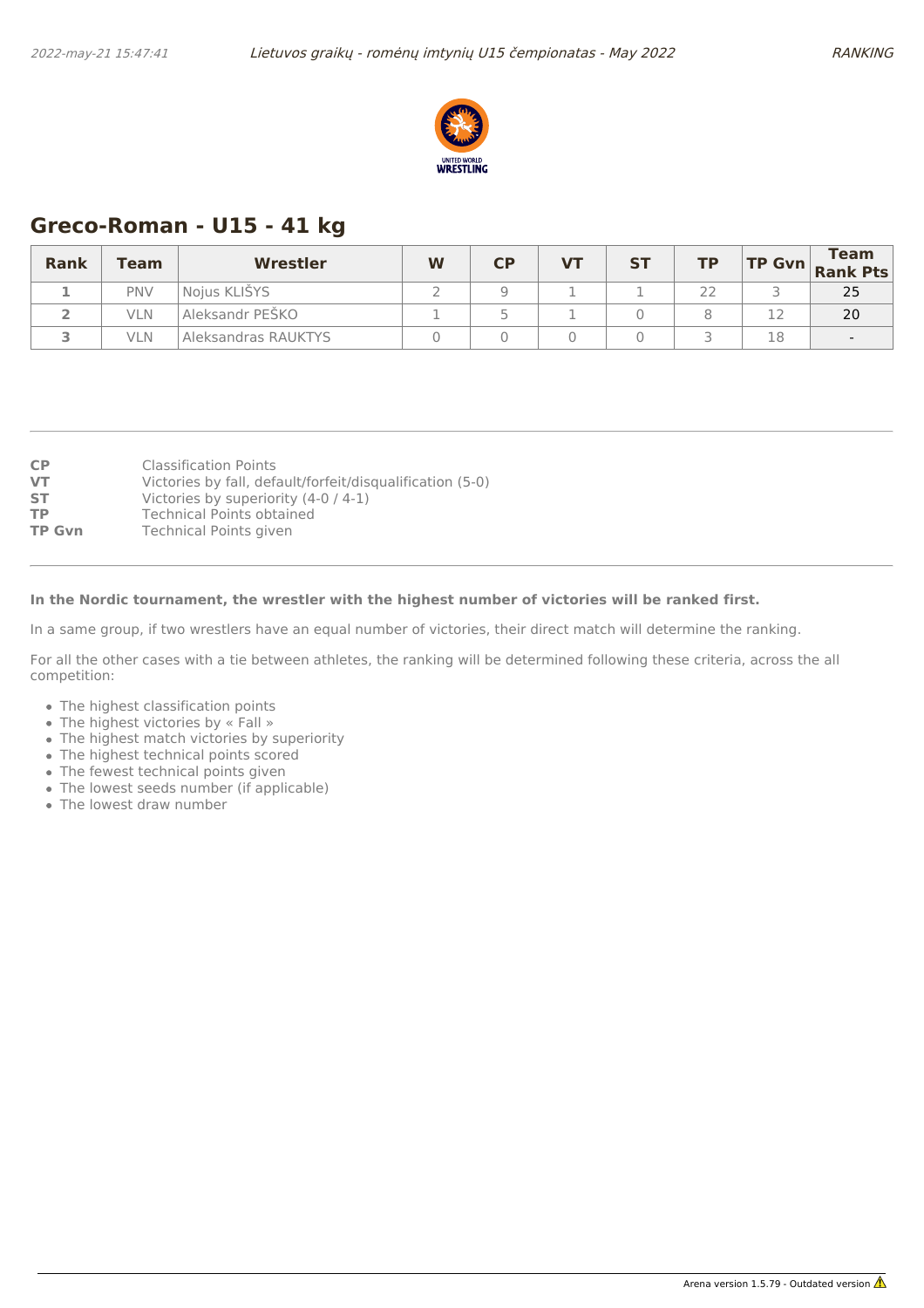

### **Greco-Roman - U15 - 44 kg**

| <b>Rank</b>    | Team       | <b>Wrestler</b>          | W | CP             | <b>VT</b>      | <b>ST</b> | <b>TP</b> | $TP$ Gvn | <b>Team</b><br><b>Rank Pts</b> |
|----------------|------------|--------------------------|---|----------------|----------------|-----------|-----------|----------|--------------------------------|
|                | <b>KLP</b> | Danielius ŠEŠKEVIČIUS    | 4 | 20             | $\overline{4}$ | $\Omega$  | 16        |          | 25                             |
| $\overline{2}$ | <b>VLN</b> | Mark KRUKOVSKI           | 4 | 20             | $\overline{4}$ | 0         | 19        | 10       | 20                             |
| 3.             | ŠIA        | Kajus JOKUBAUSKAS        |   | $\mathcal{Q}$  |                |           | 21        |          | 15                             |
|                | <b>KLP</b> | Rokas PLEIKYS            |   | 10             | $\mathcal{D}$  | 0         | 28        | 22       |                                |
| 5              | <b>TAU</b> | Aidas VOLYNKO            |   | $\overline{4}$ | $\overline{0}$ |           | 22        | 28       | 10                             |
| 6              | <b>VLN</b> | <b>Ugnius SIAURAITIS</b> |   |                | $\Omega$       | $\Omega$  | 8         | 28       |                                |
|                | <b>ANY</b> | Erikas VELENIUS          |   |                | $\Omega$       | $\Omega$  | $\Omega$  | 12       | 8                              |

| <b>CP</b>     | <b>Classification Points</b>                              |
|---------------|-----------------------------------------------------------|
| VT            | Victories by fall, default/forfeit/disqualification (5-0) |
| ST            | Victories by superiority (4-0 / 4-1)                      |
| ТP            | <b>Technical Points obtained</b>                          |
| <b>TP Gvn</b> | <b>Technical Points given</b>                             |

#### **In the Nordic tournament, the wrestler with the highest number of victories will be ranked first.**

In a same group, if two wrestlers have an equal number of victories, their direct match will determine the ranking.

- The highest classification points
- The highest victories by « Fall »
- The highest match victories by superiority
- The highest technical points scored
- The fewest technical points given
- The lowest seeds number (if applicable)
- The lowest draw number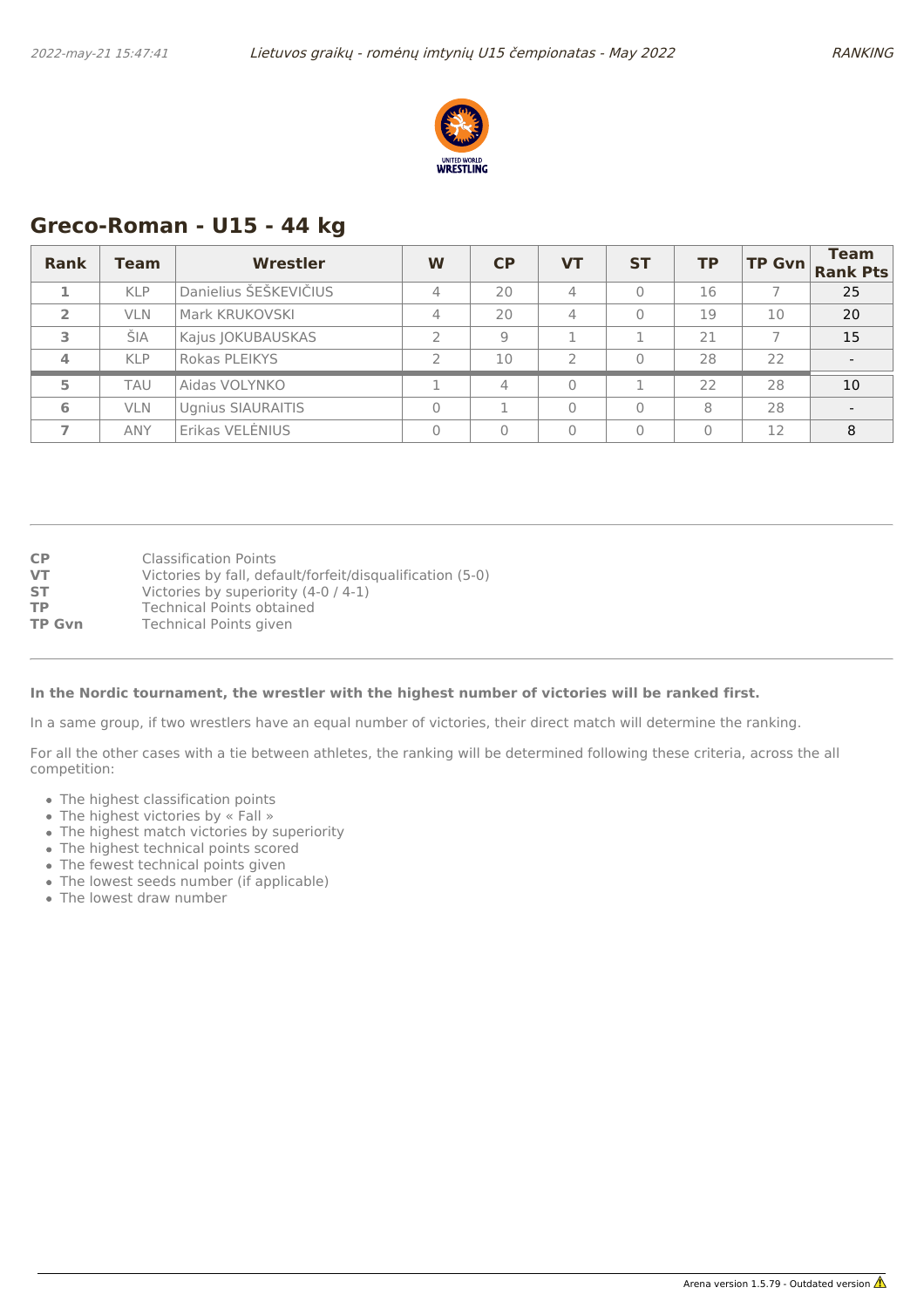

## **Greco-Roman - U15 - 48 kg**

| <b>Rank</b>    | <b>Team</b> | <b>Wrestler</b>      | <b>CP</b> | <b>VT</b>     | <b>ST</b> | <b>TP</b> | <b>TP Gvn</b>  | <b>Team</b><br><b>Rank Pts</b> |
|----------------|-------------|----------------------|-----------|---------------|-----------|-----------|----------------|--------------------------------|
| 1              | KAU         | Ronaldas POGOŽELSKIS | 16        | $\Omega$      | 4         | 33        | $\mathbf{0}$   | 25                             |
| $\overline{2}$ | <b>UKR</b>  | Aleksej CHEMSHYT     | 8         |               | $\Omega$  | 16        | 12             | 20                             |
| 3              | <b>VLN</b>  | Lukas BIELIAUSKAS    | 13        |               |           | 30        | 25             | 15                             |
| 3              | ŠIA         | Tadas VILČIAUSKAS    | 10        | $\mathcal{P}$ | $\Omega$  | 12        | 11             | 15                             |
| 5              | JON         | Dominykas BALIŪNAS   |           | $\Omega$      | $\Omega$  | 9         | 20             | 10                             |
| 5              | <b>PNV</b>  | Vakaris ŠAKĖNAS      | 4         | $\Omega$      |           | 9         | 17             | 10                             |
|                | MR          | Evaldas GUSTAITIS    |           | $\mathbf{0}$  | $\Omega$  | п         | 9              | 8                              |
| 8              | <b>VLR</b>  | Linas LAVRINOVIČIUS  |           | $\Omega$      | $\Omega$  | п         | 15             | 6                              |
| 9              | <b>JON</b>  | Domas ABROMAVIČIUS   | $\Omega$  | $\Omega$      | $\Omega$  | 8         | 6              |                                |
| 10             | <b>PNV</b>  | Nikita SMIRNOVAS     | $\Omega$  | $\mathbf{0}$  | $\Omega$  | $\Omega$  | $\overline{4}$ |                                |

| <b>CP</b> | <b>Classification Points</b>                              |
|-----------|-----------------------------------------------------------|
| VT        | Victories by fall, default/forfeit/disqualification (5-0) |
| <b>ST</b> | Victories by superiority (4-0 / 4-1)                      |
| ТP        | Technical Points obtained                                 |
| ____      | _ _ _ _ _ _ _ _ _ _                                       |

**TP Gvn** Technical Points given

### **From the 7th place, wrestlers of each category will be ranked depending on their classification points, retirement or forfeit, injury or disqualification.**

- The most victories by "Fall"
- The most match won by superiority
- The most technical points scored
- The fewest technical points given
- The lowest draw number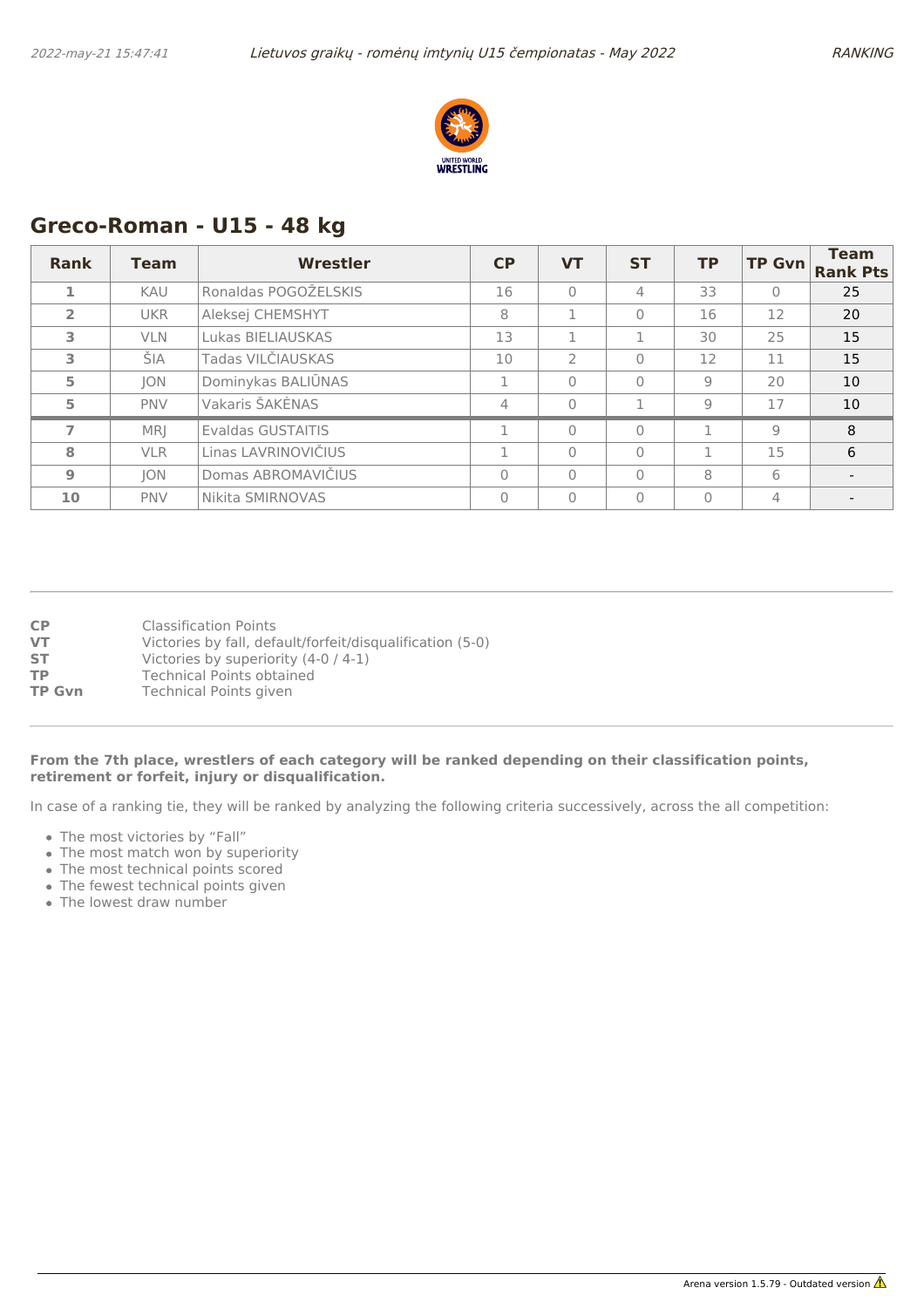

# **Greco-Roman - U15 - 52 kg**

| <b>Rank</b>    | <b>Team</b>    | Wrestler                   | CP             | <b>VT</b>      | <b>ST</b> | <b>TP</b>      | <b>TP Gvn</b>  | <b>Team</b><br><b>Rank Pts</b> |
|----------------|----------------|----------------------------|----------------|----------------|-----------|----------------|----------------|--------------------------------|
| 1              | VLN-MRJ        | Emilis NEVERAUSKAS         | 14             | $\overline{2}$ |           | 21             | $\overline{2}$ | 25                             |
| $\overline{2}$ | <b>ANY</b>     | Mangirdas BRAŽDŽIŪNAS      | $\overline{7}$ | $\mathbf{0}$   | 1         | 13             | 12             | 20                             |
| 3              | <b>KLP</b>     | <b>Vilius VASILIAUSKAS</b> | $\overline{9}$ | 1              |           | 16             | 12             | 15                             |
| 3              | ŠIA.           | <b>Benas TVERIJONAS</b>    | 9              | $\bigcap$      | 2         | 20             | 5              | 15                             |
| 5              | JON            | Teodoras VINCIŪNAS         | 10             | $\overline{2}$ | $\Omega$  | 18             | 10             | 10                             |
| 5              | <b>VLN</b>     | Jokūbas KRIŠTOLAITIS       | 4              | $\mathbf{0}$   | 1         | 13             | 18             | 10                             |
| $\overline{ }$ | <b>SIA-PNV</b> | <b>Viljamas LAUCIUS</b>    | 5              | 1              | $\bigcap$ | 4              | 8              | 8                              |
| 8              | <b>KUP</b>     | Domas ULKĖ                 |                | $\bigcap$      | $\bigcap$ | $\overline{2}$ | 13             | 6                              |
| 9              | <b>ANY</b>     | Mijus VILŪNAS              | п.             | $\bigcap$      | $\Omega$  | п              | 10             |                                |
| 10             | <b>PNV</b>     | Markas JURYS               | $\Omega$       | $\bigcap$      | $\Omega$  | $\mathcal{P}$  | 12             | $\mathcal{P}$                  |
| 11             | <b>KLP</b>     | <b>Vytautas KUBILIUS</b>   | $\Omega$       | $\bigcap$      | $\Omega$  | $\Omega$       | 4              |                                |
| 12             | KAU            | Kristupas MULERAVIČIUS     | $\Omega$       | $\mathbf{0}$   | $\Omega$  | $\Omega$       | 4              | $\mathbf{0}$                   |

| <b>CP</b>     | Classification Points                                     |
|---------------|-----------------------------------------------------------|
| <b>VT</b>     | Victories by fall, default/forfeit/disqualification (5-0) |
| <b>ST</b>     | Victories by superiority (4-0 / 4-1)                      |
| <b>TP</b>     | Technical Points obtained                                 |
| <b>TP Gvn</b> | <b>Technical Points given</b>                             |

### **From the 7th place, wrestlers of each category will be ranked depending on their classification points, retirement or forfeit, injury or disqualification.**

- The most victories by "Fall"
- The most match won by superiority
- The most technical points scored
- The fewest technical points given
- The lowest draw number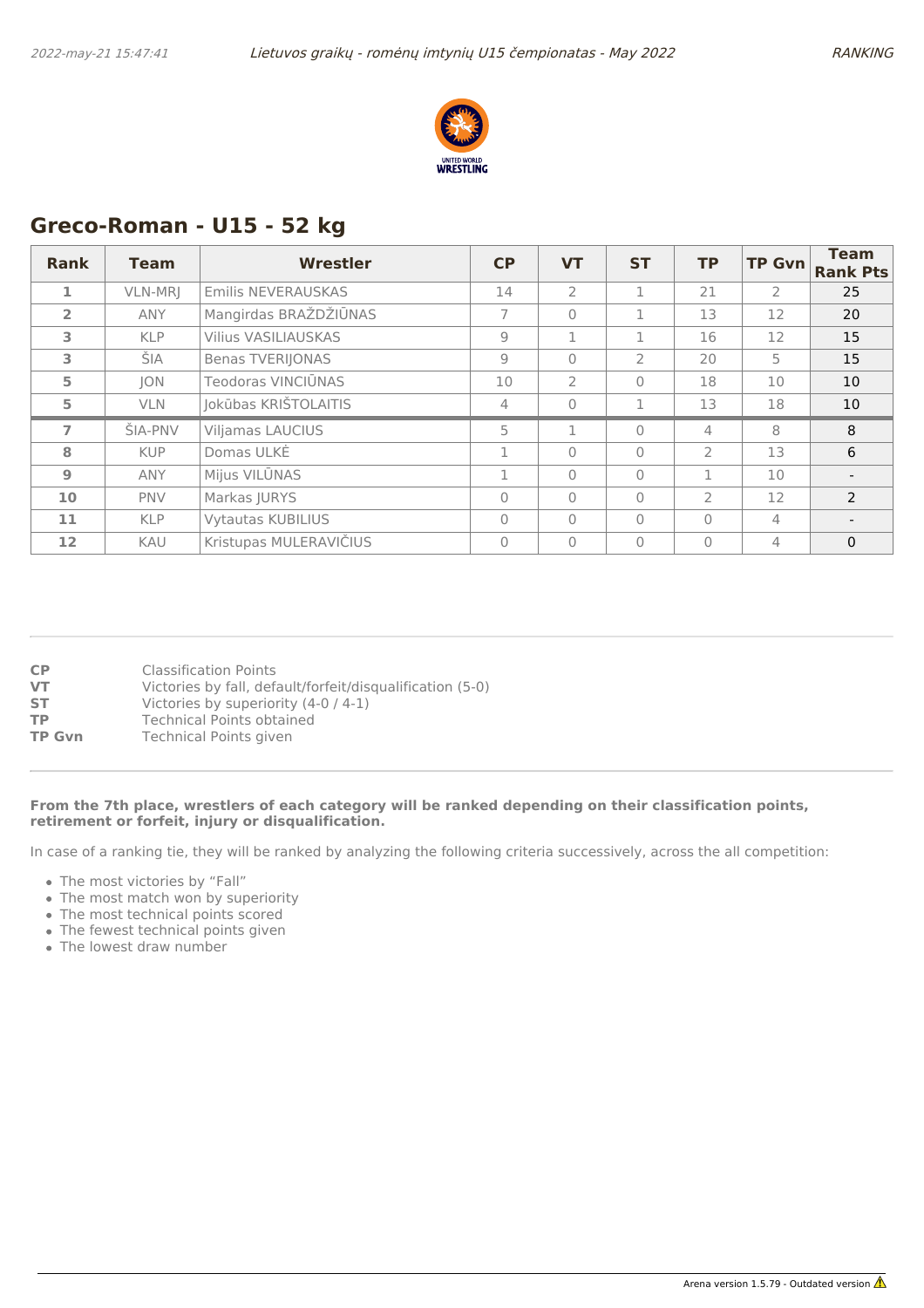

# **Greco-Roman - U15 - 57 kg**

| <b>Rank</b>    | <b>Team</b>    | Wrestler                 | <b>CP</b>      | <b>VT</b>      | <b>ST</b>      | <b>TP</b>      | <b>TP Gvn</b>  | <b>Team</b><br><b>Rank Pts</b> |
|----------------|----------------|--------------------------|----------------|----------------|----------------|----------------|----------------|--------------------------------|
| 1              | <b>VLN-KUP</b> | Medas BARZDENYS          | 17             |                | 3              | 32             | $\overline{2}$ | 25                             |
| $\overline{2}$ | <b>VLN</b>     | Žygimantas EŽERSKIS      | 8              |                | $\bigcap$      | 9              | 8              | 20                             |
| 3              | <b>KAU</b>     | Ričardas TAUJANSKIS      | $\overline{9}$ | $\Omega$       | $\overline{2}$ | 18             | 10             | 15                             |
| 3              | MRI.           | Kernius KURMELEVIČIUS    | 15             | $\overline{2}$ |                | 18             | 10             | 15                             |
| 5              | <b>ANY</b>     | <b>Ugnius VRONEVSKIS</b> | 5              | 1              | $\Omega$       | $\overline{2}$ | 20             | 10                             |
| 5              | ŠIA            | <b>Vilius BYTAUTAS</b>   | 5              |                | $\Omega$       |                | 8              | 10                             |
| 7              | <b>VLN</b>     | Artur SAVELJEV           | $\Omega$       | $\Omega$       | $\bigcap$      | 5              | 4              |                                |
| 8              | <b>PNV</b>     | Matas LADYGA             | $\Omega$       | $\bigcap$      | $\bigcap$      | 4              | 10             | 6                              |
| $\overline{9}$ | JON            | Einartas KAZLAUSKAS      | $\Omega$       | $\bigcap$      | $\bigcap$      | $\Omega$       | 7              | $\overline{4}$                 |
| 10             | <b>KZR</b>     | Deividas DATENIS         | $\Omega$       | $\Omega$       | $\Omega$       | $\Omega$       | 8              | $\overline{2}$                 |
| 11             | <b>UKR</b>     | <b>Artiom YANICHEK</b>   | $\Omega$       | $\bigcap$      | $\Omega$       | $\Omega$       | 8              | $\mathbf{0}$                   |

| <b>CP</b>     | <b>Classification Points</b>                              |
|---------------|-----------------------------------------------------------|
| VT            | Victories by fall, default/forfeit/disqualification (5-0) |
| ST            | Victories by superiority (4-0 / 4-1)                      |
| ТP            | <b>Technical Points obtained</b>                          |
| <b>TP Gvn</b> | Technical Points given                                    |
|               |                                                           |

#### **From the 7th place, wrestlers of each category will be ranked depending on their classification points, retirement or forfeit, injury or disqualification.**

- The most victories by "Fall"
- The most match won by superiority
- The most technical points scored
- The fewest technical points given
- The lowest draw number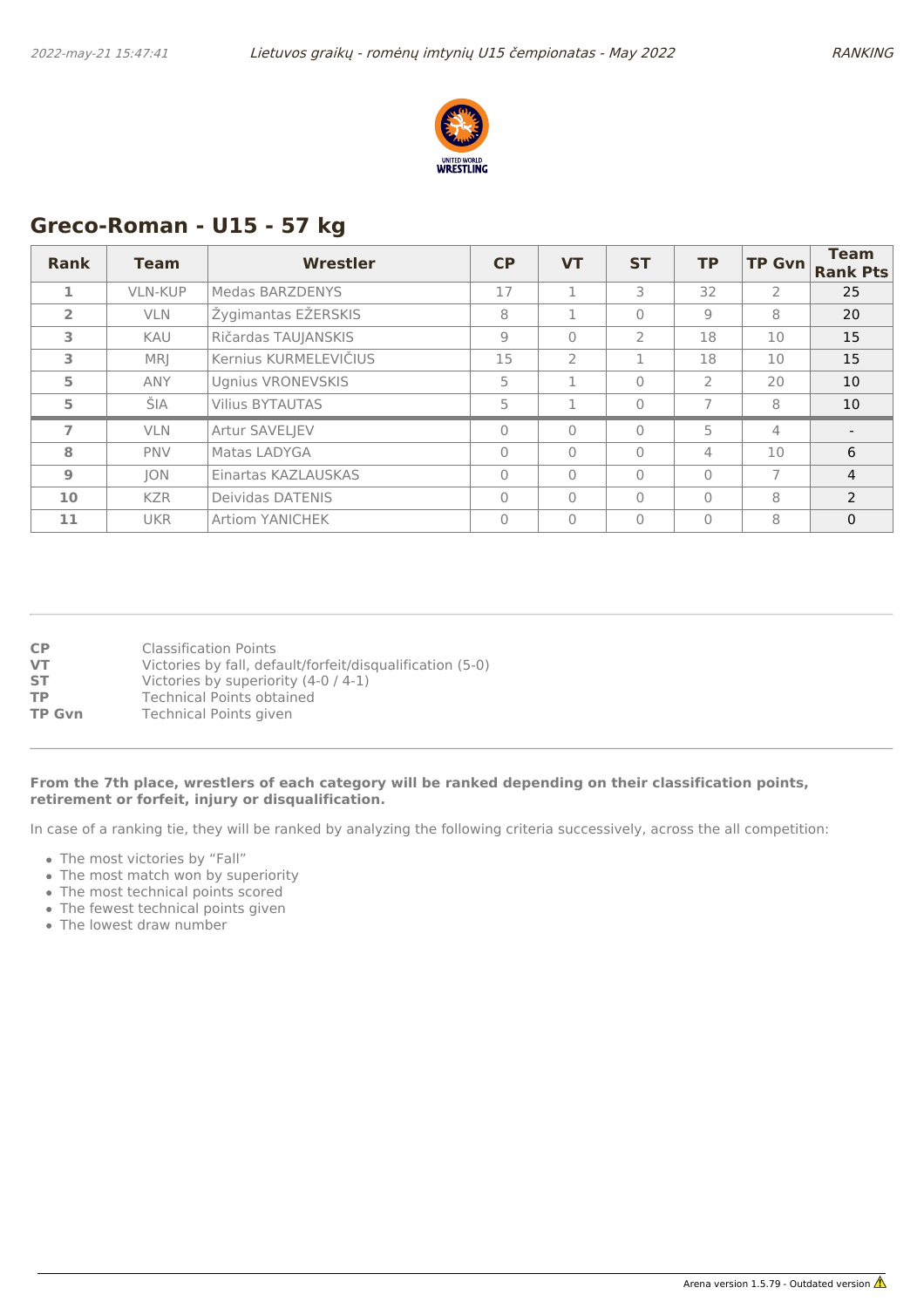

# **Greco-Roman - U15 - 62 kg**

| <b>Rank</b>    | <b>Team</b> | Wrestler                 | CP       | <b>VT</b>    | <b>ST</b>      | <b>TP</b>      | <b>TP Gvn</b>  | <b>Team</b><br><b>Rank Pts</b> |
|----------------|-------------|--------------------------|----------|--------------|----------------|----------------|----------------|--------------------------------|
| 1              | <b>VLN</b>  | Serhii MENDUS            | 16       | $\bigcap$    | $\overline{4}$ | 40             | 6              | 25                             |
| $\overline{2}$ | <b>KAU</b>  | Arnas VOLKOVAS           | 8        | $\mathbf{0}$ | $\overline{2}$ | 19             | 9              | 20                             |
| 3              | <b>VLN</b>  | Tigran MANUKYAN          | 8        | $\mathbf{0}$ | $\overline{2}$ | 17             | 9              |                                |
| 3              | <b>KAU</b>  | Arnas KAVALIAUSKAS       | 9        | $\mathbf{0}$ | $\overline{2}$ | 23             | 15             |                                |
| 5              | <b>VLN</b>  | Danielius PURENOK        | 5        | 1            | $\Omega$       | 4              | 18             |                                |
| 5              | <b>KUP</b>  | Nojus KOKANAUSKAS        | 5        | 1            | $\Omega$       | $\overline{2}$ | 17             | 10                             |
| $\overline{7}$ | <b>PNV</b>  | <b>Iulius MARTINONIS</b> | 5        | 1            | $\Omega$       | $\overline{2}$ | $\overline{2}$ | 8                              |
| 8              | <b>KLP</b>  | Klemensas MOCKEVIČIUS    |          | $\bigcap$    | $\Omega$       | 4              | 20             | 6                              |
| 9              | <b>KAU</b>  | Lukas JANUŠKEVIČIUS      | $\Omega$ | $\bigcap$    | $\Omega$       | $\Omega$       | $\overline{2}$ |                                |
| 10             | <b>VLN</b>  | Nikita GORELIK           | $\Omega$ | $\bigcap$    | $\bigcap$      | $\Omega$       | 4              |                                |
| 11             | <b>PNV</b>  | Vladas BULOVAS           | $\Omega$ | $\Omega$     | $\Omega$       | $\Omega$       | 9              |                                |

| <b>CP</b>     | Classification Points                                     |
|---------------|-----------------------------------------------------------|
| VT            | Victories by fall, default/forfeit/disqualification (5-0) |
| <b>ST</b>     | Victories by superiority (4-0 / 4-1)                      |
| ТP            | <b>Technical Points obtained</b>                          |
| <b>TP Gvn</b> | Technical Points given                                    |
|               |                                                           |

#### **From the 7th place, wrestlers of each category will be ranked depending on their classification points, retirement or forfeit, injury or disqualification.**

- The most victories by "Fall"
- The most match won by superiority
- The most technical points scored
- The fewest technical points given
- The lowest draw number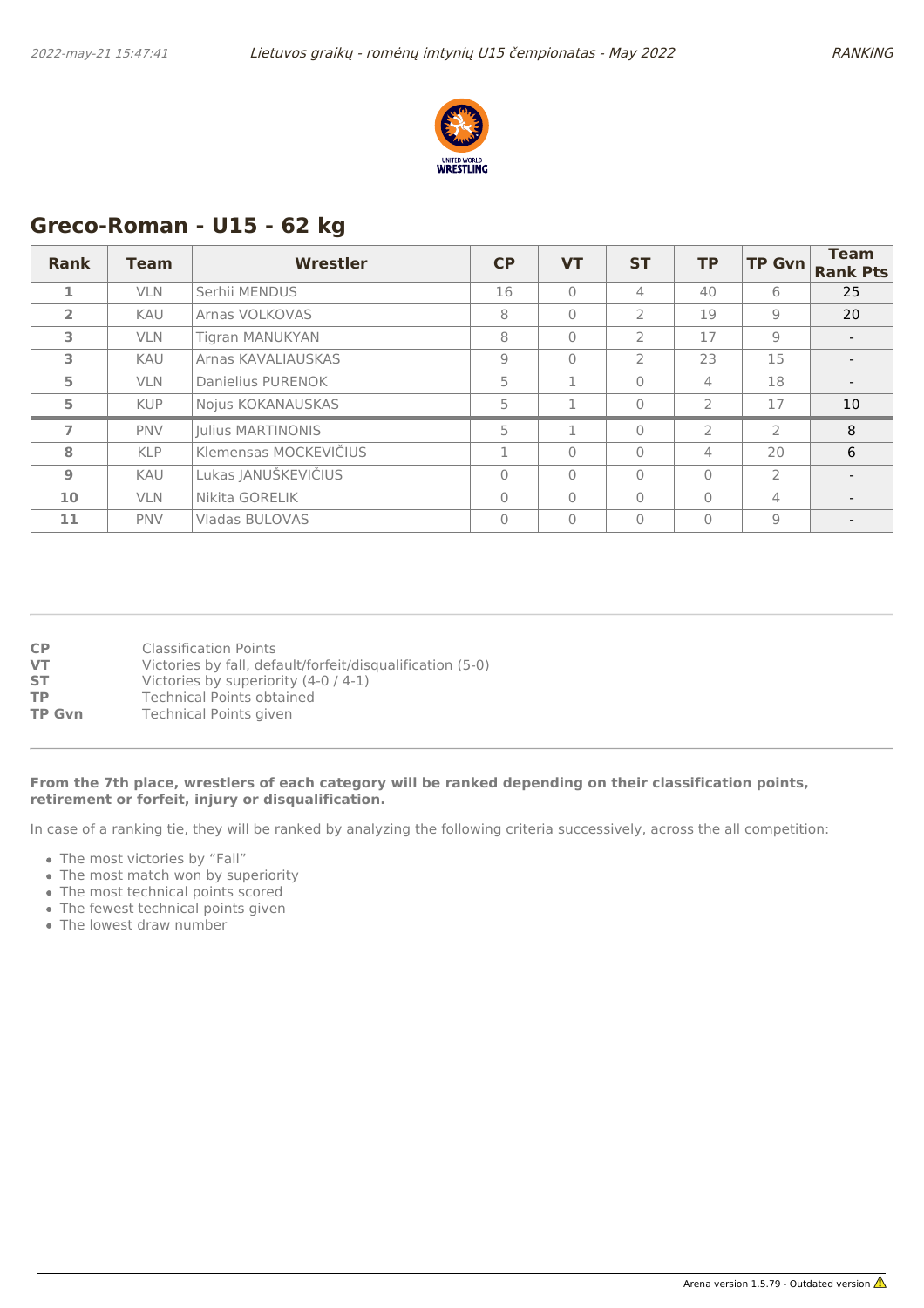

## **Greco-Roman - U15 - 68 kg**

| Rank           | <b>Team</b> | Wrestler                | CP             | <b>VT</b> | <b>ST</b> | <b>TP</b> | <b>TP Gvn</b> | <b>Team</b><br><b>Rank Pts</b> |
|----------------|-------------|-------------------------|----------------|-----------|-----------|-----------|---------------|--------------------------------|
| 1              | ŠIA-ŠLR     | Benediktas BUBELEVIČIUS | 15             | 3         | $\Omega$  | 19        | 4             | 25                             |
| $\overline{2}$ | <b>UKR</b>  | Klym IZOTIN             | 12             | $\Omega$  | 3         | 24        | 4             | 20                             |
| 3              | <b>PNV</b>  | <b>Vilius ALONDERIS</b> | 9              | 1         | 1         | 16        | 7             | 15                             |
| 3              | <b>KLR</b>  | Julius GIKARAS          | $\overline{7}$ | $\bigcap$ | 1         | 11        | 9             | 15                             |
| 5              | <b>PNV</b>  | Kernius ČERKAUSKAS      | 5              | 1         | $\Omega$  | 8         | 14            |                                |
| 5              | <b>ANY</b>  | Naglis REPEČKA          | 6              | 1         | $\Omega$  | 5         | 11            | 10                             |
| $\overline{ }$ | <b>VLR</b>  | Liutauras LAVRINOVIČ    | 5              | 1         | $\bigcap$ | 6         | 8             | 8                              |
| 8              | <b>VLN</b>  | Dmitrij IZBITSKIJ       | 5              |           | $\Omega$  | 4         | 8             | 6                              |
| 9              | <b>VLN</b>  | Kiril GOMAZKOV          | $\Omega$       | $\Omega$  | $\Omega$  | $\Omega$  | 4             |                                |
| 10             | MR          | Aivaras RASTAPKEVIČIUS  | $\Omega$       | $\Omega$  | $\Omega$  | $\Omega$  | 6             | $\mathcal{P}$                  |
| 11             | <b>PNV</b>  | Rokas ZIGMANTAVIČIUS    | $\Omega$       | $\bigcap$ | $\Omega$  | $\Omega$  | 6             |                                |
| 12             | <b>JON</b>  | Ignas ŽABARAUSKAS       | $\Omega$       | $\Omega$  | $\Omega$  | $\Omega$  | 12            | $\mathbf{0}$                   |

| <b>CP</b>     | Classification Points                                     |
|---------------|-----------------------------------------------------------|
| <b>VT</b>     | Victories by fall, default/forfeit/disqualification (5-0) |
| <b>ST</b>     | Victories by superiority (4-0 / 4-1)                      |
| TP.           | Technical Points obtained                                 |
| <b>TP Gvn</b> | <b>Technical Points given</b>                             |

### **From the 7th place, wrestlers of each category will be ranked depending on their classification points, retirement or forfeit, injury or disqualification.**

- The most victories by "Fall"
- The most match won by superiority
- The most technical points scored
- The fewest technical points given
- The lowest draw number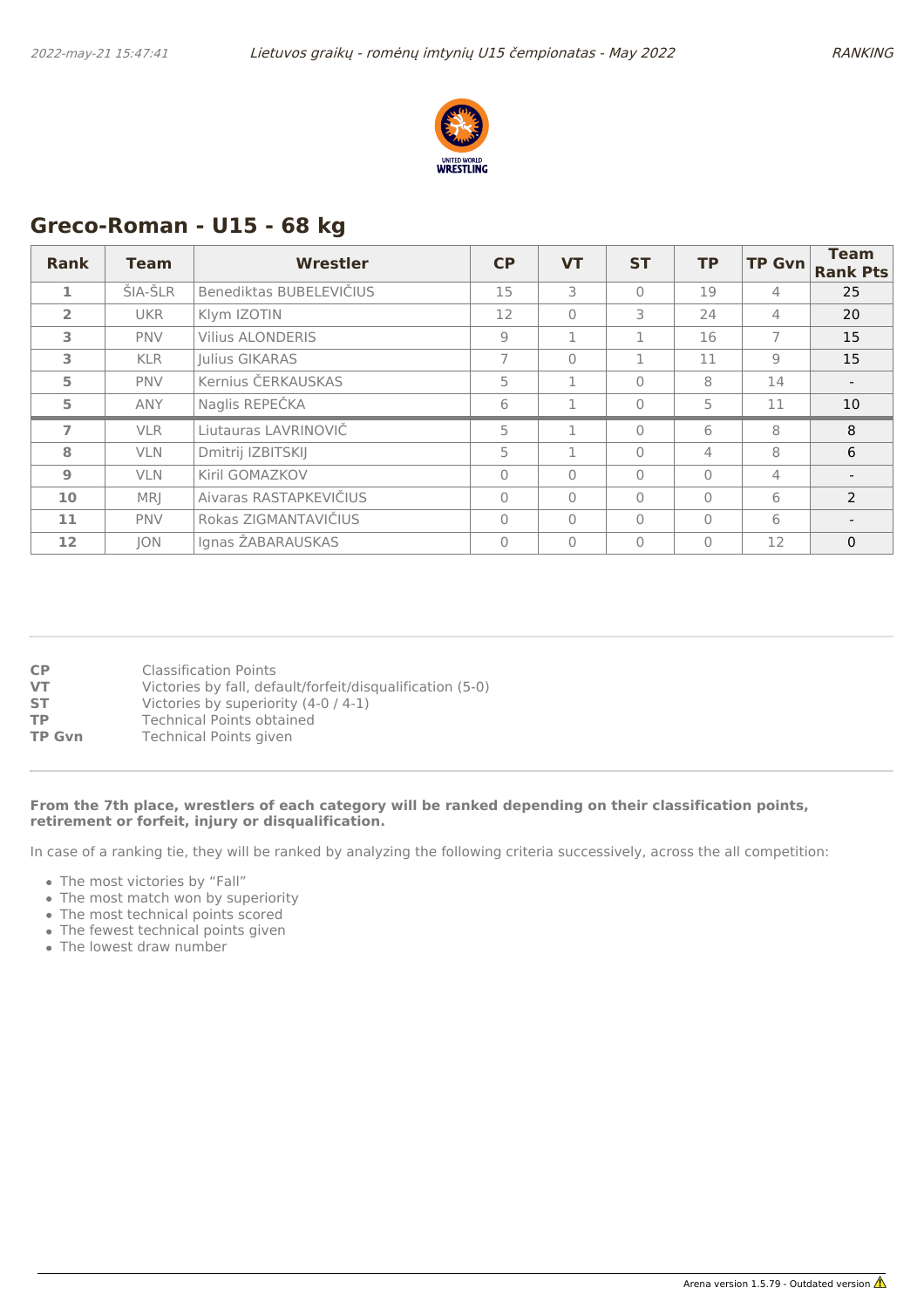

# **Greco-Roman - U15 - 75 kg**

| <b>Rank</b>    | <b>Team</b> | <b>Wrestler</b>        | CP       | <b>VT</b>      | <b>ST</b> | <b>TP</b>      | <b>TP Gvn</b>  | <b>Team</b><br><b>Rank Pts</b> |
|----------------|-------------|------------------------|----------|----------------|-----------|----------------|----------------|--------------------------------|
| 1              | ŠIA         | Marius ZAJAUSKAS       | 14       | $\mathcal{P}$  | 1         | 16             | $\bigcap$      | 25                             |
| $\overline{2}$ | MR          | Tajus VAIČAITIS        | 10       | $\overline{2}$ | $\Omega$  |                | 11             | 20                             |
| 3              | <b>KLP</b>  | <b>Hubertas SKERYS</b> | 10       | 2              | $\Omega$  | 8              | 4              | 15                             |
| 3              | <b>KLP</b>  | Vilius IGONINAS        |          | $\Omega$       | 1         | 13             | 4              |                                |
| 5              | <b>VLN</b>  | Leonard DENISENKO      | 4        | $\bigcap$      |           | 8              | 12             | 10                             |
| 6              | <b>KLP</b>  | Neilas STANIŠAUSKAS    | 6        | 1              | $\Omega$  | $\overline{7}$ | 4              |                                |
| $\overline{ }$ | <b>VLN</b>  | Dmitrijus PETROVIČEVAS | 4        | $\Omega$       | 1         | 9              | 4              |                                |
| 8              | ŠIA         | Titas BALČIŪNAS        | $\Omega$ | $\Omega$       | $\Omega$  | $\mathcal{P}$  | 6              |                                |
| 9              | <b>PNV</b>  | Matas KUTKUS           | $\Omega$ | $\bigcap$      | $\Omega$  | $\Omega$       | 8              | $\overline{4}$                 |
| 10             | ŠLR         | Pijus GRIŠČENKOVAS     | $\Omega$ | $\bigcap$      | $\Omega$  | $\Omega$       | $\overline{9}$ | $\mathcal{P}$                  |
|                | ŠIA         | Ilja BUNČEJEVS         | 0        | $\bigcap$      | $\Omega$  | $\overline{0}$ | 8              | $\mathbf{0}$                   |

| СP     | <b>Classification Points</b>                              |
|--------|-----------------------------------------------------------|
| VT     | Victories by fall, default/forfeit/disqualification (5-0) |
| SТ     | Victories by superiority (4-0 / 4-1)                      |
| ТP     | <b>Technical Points obtained</b>                          |
| TP Gvn | Technical Points given                                    |
|        |                                                           |

#### **From the 7th place, wrestlers of each category will be ranked depending on their classification points, retirement or forfeit, injury or disqualification.**

- The most victories by "Fall"
- The most match won by superiority
- The most technical points scored
- The fewest technical points given
- The lowest draw number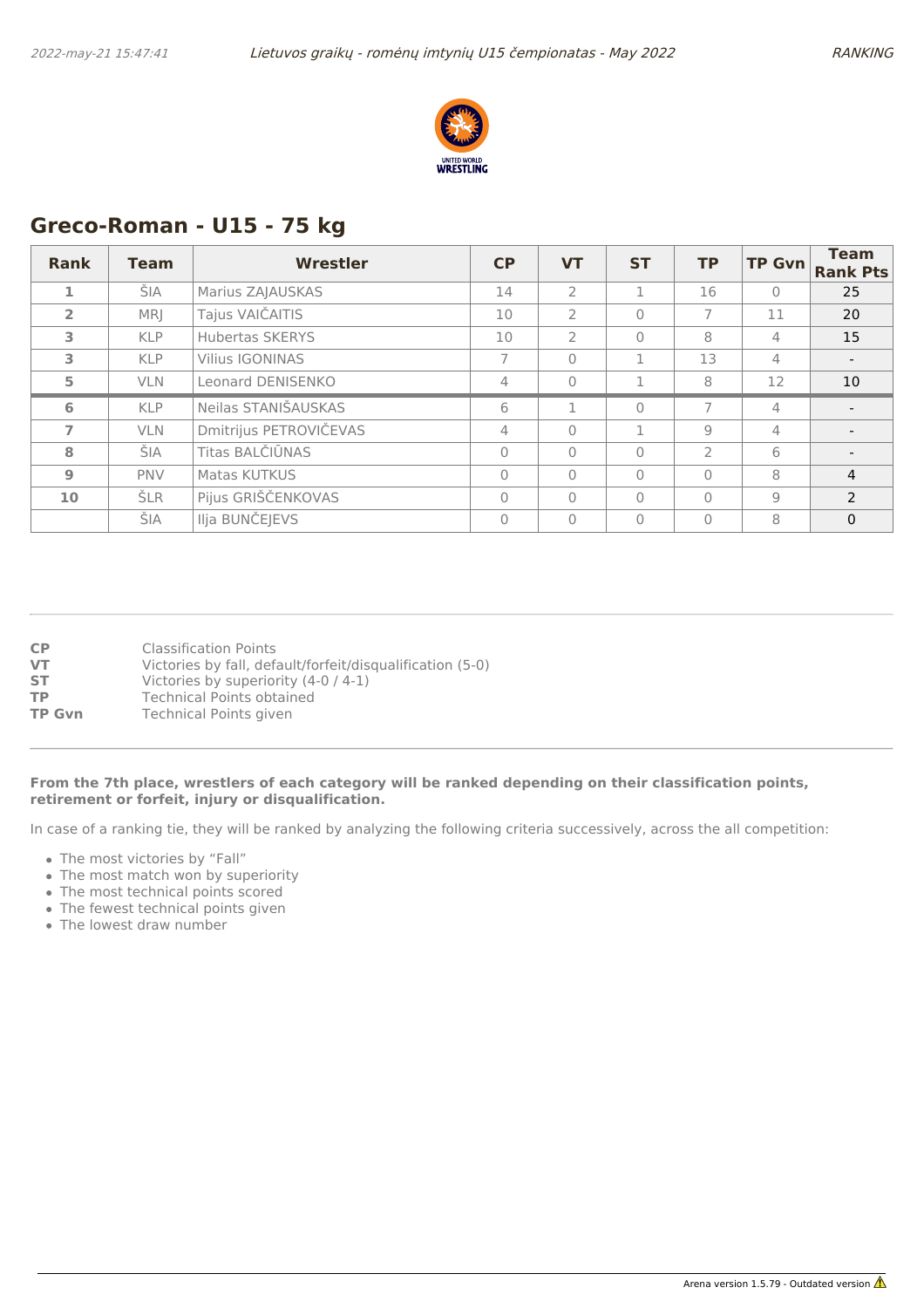

### **Greco-Roman - U15 - 85 kg**

| <b>Rank</b>    | <b>Team</b> | Wrestler               | <b>CP</b> | <b>VT</b>      | <b>ST</b>      | <b>TP</b>      | <b>TP Gvn</b> | <b>Team</b><br><b>Rank Pts</b> |
|----------------|-------------|------------------------|-----------|----------------|----------------|----------------|---------------|--------------------------------|
|                | <b>UKR</b>  | Timofii PRIKHODKO      | 13        |                | $\overline{2}$ | 20             | $\mathbf{0}$  | 25                             |
| $\overline{2}$ | ŠIA         | Livijus LEIŠIS         | 14        | $\overline{2}$ |                | 22             | 8             | 20                             |
| 3              | <b>KZR</b>  | Kajus LAURINAVIČIUS    | 10        | $\mathcal{P}$  | $\Omega$       | 8              | 10            | 15                             |
| 3              | <b>PNV</b>  | Paulius MASILIONIS     | 9         | п              |                | 12             | 10            | 15                             |
| 5              | <b>KAU</b>  | Matas RUTKUS           | 5         | п              | $\Omega$       | 4              | 12            | 10                             |
| 5              | <b>VLN</b>  | Olgerdas ČESNULEVIČIUS | 0         | $\mathbf{0}$   | $\Omega$       | $\Omega$       | 8             | 10                             |
| 7              | <b>KAU</b>  | Pijus MARTINKĖNAS      | n.        | $\Omega$       | $\Omega$       | $\overline{2}$ | 8             | $\overline{\phantom{0}}$       |
| 8              | ŠIA         | Gustas JUOZAITIS       | $\Omega$  | $\Omega$       | $\Omega$       | $\Omega$       | 4             |                                |
| $\mathbf{9}$   | <b>VLN</b>  | Gleb IZBITSKIJ         | 0         | $\Omega$       | $\Omega$       | $\Omega$       | 8             |                                |

**CP** Classification Points

- **VT** Victories by fall, default/forfeit/disqualification (5-0)
- **ST** Victories by superiority (4-0 / 4-1)
- **TP** Technical Points obtained<br> **TP Gvn** Technical Points given
- **Technical Points given**

### **From the 7th place, wrestlers of each category will be ranked depending on their classification points, retirement or forfeit, injury or disqualification.**

- The most victories by "Fall"
- The most match won by superiority
- The most technical points scored
- The fewest technical points given
- The lowest draw number